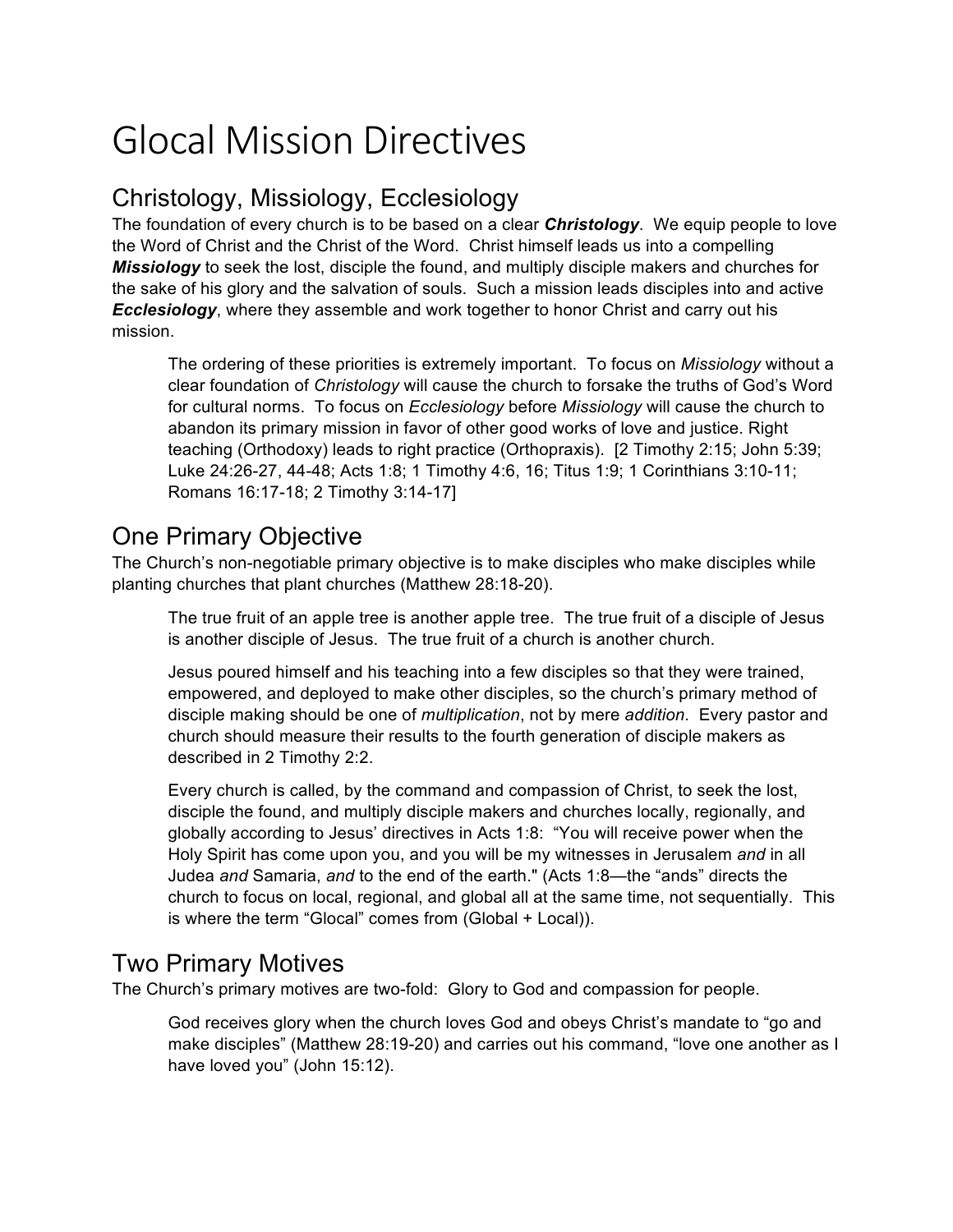Disciples are not made without first having a true compassion for the lost. Love is not complete without doing everything in our power to save the lost and lead them to follow Christ. "In this is love, not that we have loved God but that he loved us and sent his Son to be the propitiation for our sins. Beloved, if God so loved us, we also ought to love one another" (1 John 4:10-11).

All love comes from God. "As the Father has loved me, so have I loved you. Abide in my love. If you keep my commandments, you will abide in my love, just as I have kept my Father's commandments and abide in his love. These things I have spoken to you, that my joy may be in you, and that your joy may be full. This is my commandment, that you love one another as I have loved you." (John 15:9-12) [1 John 4:7-12, 1 John 3:16-24]

# Faith Statements

# God

As revealed in Holy Scriptures, we teach and believe that the one true God is the Father and the Son and the Holy Spirit, three distinct persons, but of one and the same divine essence, equal in power, equal in eternity, equal in majesty. We teach that God created the universe as described in Genesis 1 and 2. We hold that all who deny the teaching of the Holy Trinity are outside the pale of the Christian Church. [Deuteronomy 6:4-5; 1 Corinthians 8:4; Colossians 2:9; Matthew 28:19; John 3:16-18; 1 Corinthians 12:3; 1 John 2:23; John 14:6]

## Man and Sin

God created humans in His own image, in the true knowledge of God and true righteousness and holiness and endowed with an understanding of nature [Genesis 1:26-27; Ephesians 4:24; Colossians 3:10; Genesis 2:19-23]. We further teach that sin came into the world by the fall of the first man and woman as described in Genesis 3. Through this Fall, all their natural offspring have lost the original knowledge, righteousness, and holiness. Therefore, all humans are sinners already by birth, dead in their sins, inclined to evil, and subject to the wrath of God, unable to save themselves. [Romans 5:12, 18; Ephesians 2:1-3]

# Christ Alone—Savior and Lord (Solus Christus)

Only through Christ Jesus are people saved from sin, death, and the dominion of the devil. We teach that in the fullness of time, the one and only eternal Son of God became human by assuming from the Virgin Mary through the working of the Holy Spirit, a human nature like ours, yet without sin. God sent his beloved Son into our world in order to become the sole Mediator between God and all humanity. He died in our place, and three days later rose from the grave bodily, reconciling the world to himself, he ascended into heaven, and has now received all power and authority from the Father to rule and reign until he comes again in glory. There is no other name by which we are saved (Acts 4:11). Jesus Christ is object of our faith. We teach that we are to be fully surrendered to the Lordship of Jesus and believe in him for salvation until the day he comes in glory.

We believe that **forgiveness of sins** is given to sinners by God's **grace** alone through **faith** alone in **Christ** alone to **God's glory** alone as revealed in **scripture** alone. [John 14:6; John 6:35; John 8:12; John 10:9-11; John 11:25, Colossians 1:15-20]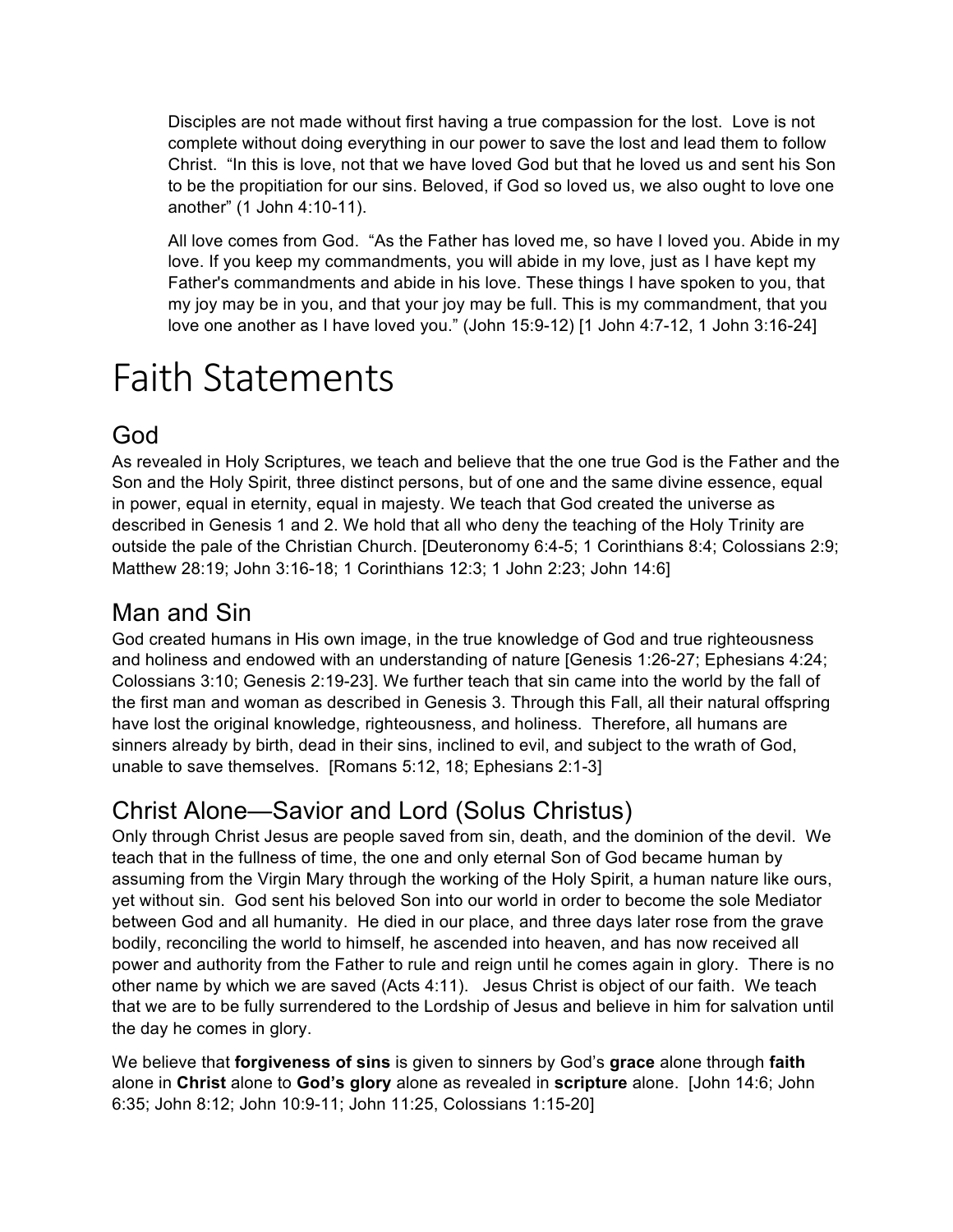## Grace Alone (Sola Gratia)

Salvation is given only as a gift, only by God's grace, not something merited by what we do or don't do. Salvation comes to us because of what *God* does for us, rather than what *we* do for God. Because we are "dead in our sins" as God's word declares, it is impossible for us to earn forgiveness. God's grace is universal, embracing all people of all times and all places. Grace is the unmerited favor of God that he freely gives out of compassion for sinners. [Ephesians 2:4- 9; Ephesians 1:7-8; Romans 3:10-12, 17-18; Galatians 2:21; 1 Timothy 2:3-6]

# Faith Alone (Sola Fide)

We are justified (declared right with God) only through faith. Without faith, we are still in our sins and under the sentence of eternal condemnation. Since God has reconciled the world to himself through the vicarious life and death of his Son and has commanded that such reconciliation be proclaimed to all nations that they may believe it, therefore faith in Christ is the only way for men to receive personal reconciliation with God, the forgiveness of sins, as God's word declares. Because God's actions on the cross are received through faith, we sinners are declared to be perfect saints in God's sight. Christians are at the same time sinners and saints (Romans 5:1). Faith comes by hearing the Word of Christ. [Romans 10:17; Romans 1:16-17; Mark 1:15; John 20:27-29; John 8:47]

# Scripture Alone (Sola Scriptura)

The Bible is the only inspired and authoritative Word of God, the only source for Christian teaching and life. It is accessible to all, in that it is clearly expressed and understood, and selfinterpreting with the guidance of the Holy Spirit. The Bible's authority supersedes all experience, feelings, traditions, and religious teachers and leaders (Luke 21:33; Galatians 1:8- 9). The Holy Scriptures are the Word of God. The Bible is verbally inspired by the Holy Spirit, written by holy men, and as such are totally truthful, reliable, and free from any error in all their parts (2 Peter 1:20-21). The Bible is God's word given to us for the foundation of faith (Ephesians 2:20; John 15:7). Holy Scriptures, and nothing else, are the sole source and standard of all doctrine and life. (2 Timothy 3:16; John 10:35; Romans 3:2; 1 Corinthians 2:13). The Bible reveals God's plan of salvation, the good news of forgiveness of sins given to sinners by grace through faith in Jesus. Jesus Christ is the central person revealed by the Bible, and as the Living Word of God, is its inspired Author (Luke 24:27, 44; John 1:45; John 5:39; John 5:46)

### Law and Gospel

We believe that the two chief doctrines of Holy Scripture, Law and Gospel, must be constantly and diligently proclaimed in the church of God until the end of the world, but with due distinction (John 1:17; 2 Corinthians 3:6; Galatians 2:15, 3:6-14). The **Law**, as the expression of God's immutable will, is to be used by the church to bring men to a knowledge of their sins as well as to provide Christians with instruction about good works (Mark 12:30-31; John 5:45; Romans 3:20; Romans 7:14-24). The **Gospel** receives the primary emphasis in the ministry of the New Testament, for it is the message that "God forgives them all their sins through Christ, accepts them for His sake as God's children, and out of pure grace, without any merit of their own, justifies and saves them." (John 3:16; John 6:63; Romans 1:16; Colossians 1:6; Romans 7:25, 8:1-4, 10-11)